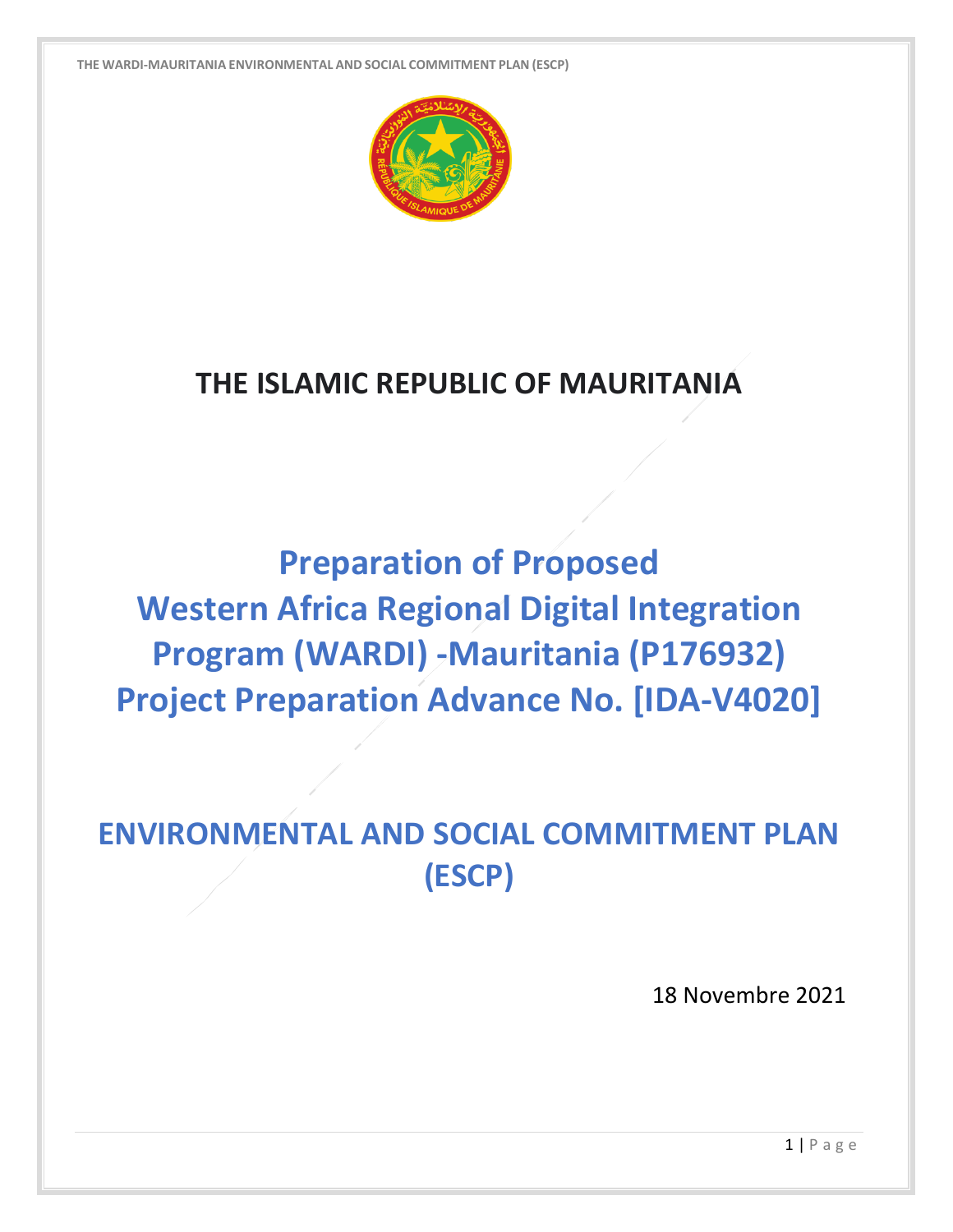## **ENVIRONMENTAL AND SOCIAL COMMITMENT PLAN**

- 1. The Islamic Republic of Mauritania, *(hereinafter referred to as* the "**Recipient**"), is planning to implement the **Western Africa Regional Digital Integration Program (WARDI-Mauritania; P176932)** (the Project), for which it has requested a Project Preparation Advance (PPA). The *International Development Association (hereinafter "the World Bank")* has agreed to provide the PPA to finance activities related to the preparation of the Project.
- **2.** The *Recipient* shall carry out the PPA activities in accordance with the Environmental and Social Standards (**ESSs**). This Environmental and Social Commitment Plan (**ESCP**) sets out material measures and actions to be carried out or caused to be carried out by the Recipient, including the timeframes of the actions and measures, institutional, staffing, training, monitoring and reporting arrangements, grievance management and the environmental and social assessments and instruments to be prepared or updated, consulted, disclosed or re-disclosed, adopted, and implemented, all in a manner acceptable to the World Bank.
- 3. As agreed by the World Bank and the Recipient, this ESCP may be revised from time to time during the implementation of PPA activities, to reflect adaptive management of changes and unforeseen circumstances related to the PPA activities or in response to assessment of PPA performance conducted under the ESCP itself. In such circumstances, The Recipient shall agree to the changes with the World Bank and shall update the ESCP to reflect such changes. Agreement on changes to the ESCP shall be documented through the exchange of letters signed between the World Bank and the Recipient. The Recipient shall promptly disclose the updated ESCP.
- 4. Where such changes, unforeseen circumstances, or performance assessment result in changes to the risks and impacts during the implementation of PPA activities, the Recipient shall provide additional funds, if needed, to implement actions and measures to address such risks and impacts, which may include environmental, social, health and safety risks.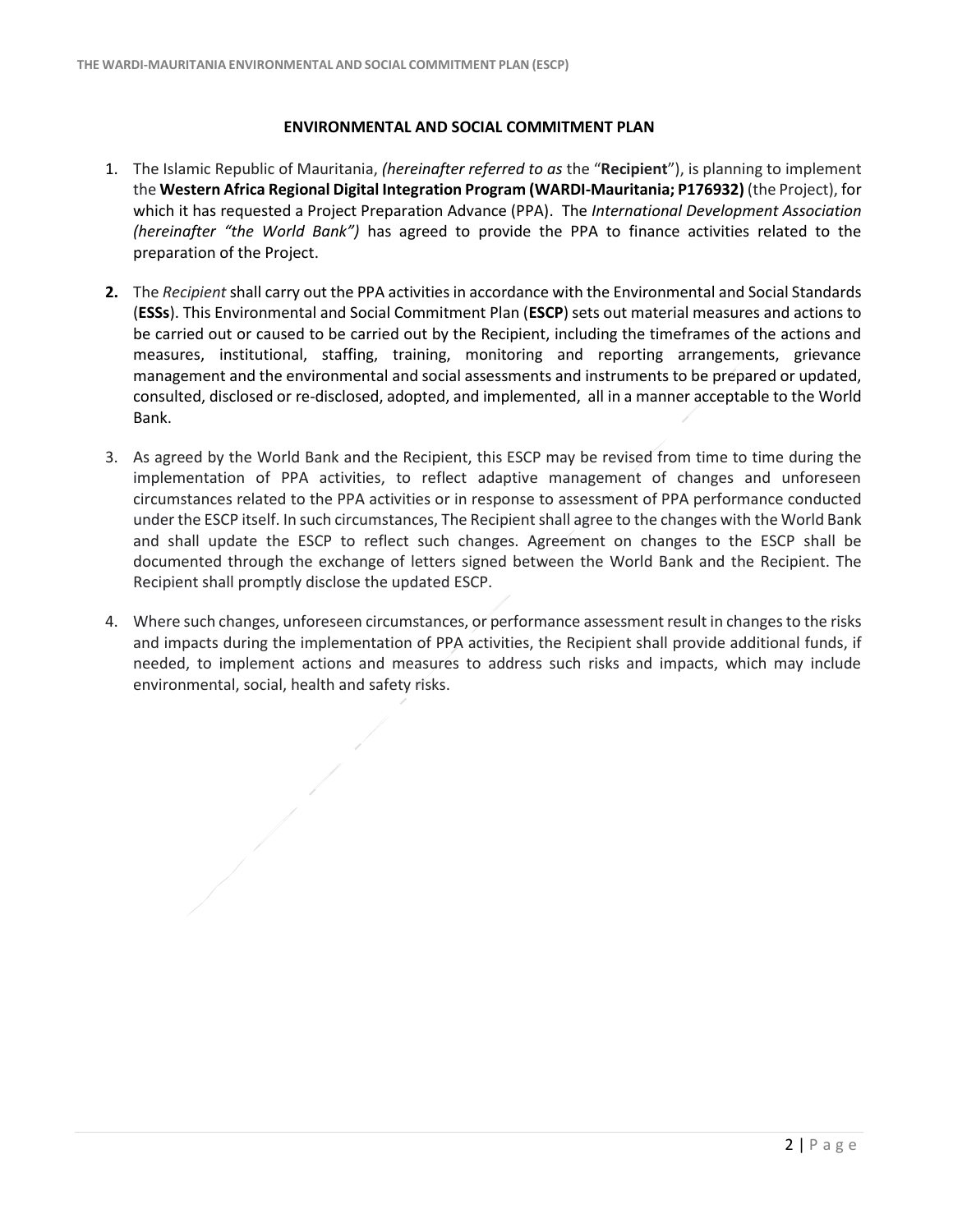$\overline{a}$ 

| <b>MATERIAL MEASURES AND ACTIONS</b>                                                                                                                                                                                                                                                                                                                                                                                                                                                                                                                                                                                                                                                                                                                                                                                                                                                                                                                                                                                                                                                                                                                                                                                                                                           | <b>TIMEFRAME</b>                                                                                                                                                                                                                                                                                                                                                          | <b>RESPONSIBILE ENTITY/AUTHORITY</b>  |
|--------------------------------------------------------------------------------------------------------------------------------------------------------------------------------------------------------------------------------------------------------------------------------------------------------------------------------------------------------------------------------------------------------------------------------------------------------------------------------------------------------------------------------------------------------------------------------------------------------------------------------------------------------------------------------------------------------------------------------------------------------------------------------------------------------------------------------------------------------------------------------------------------------------------------------------------------------------------------------------------------------------------------------------------------------------------------------------------------------------------------------------------------------------------------------------------------------------------------------------------------------------------------------|---------------------------------------------------------------------------------------------------------------------------------------------------------------------------------------------------------------------------------------------------------------------------------------------------------------------------------------------------------------------------|---------------------------------------|
| <b>MONITORING AND REPORTING</b>                                                                                                                                                                                                                                                                                                                                                                                                                                                                                                                                                                                                                                                                                                                                                                                                                                                                                                                                                                                                                                                                                                                                                                                                                                                |                                                                                                                                                                                                                                                                                                                                                                           |                                       |
| <b>REGULAR REPORTING</b><br>A<br>Prepare and submit to the World Bank regular monitoring reports<br>on the environmental, social, health and safety (ESHS)<br>performance of the PPA activities, including but not limited to the<br>implementation of the ESCP, the state of preparation of<br>environmental and social (E&S) instruments indicated in this ESCP,<br>stakeholder<br>engagement<br>activities<br>(including<br>gender<br>considerations), status of any complaints received.                                                                                                                                                                                                                                                                                                                                                                                                                                                                                                                                                                                                                                                                                                                                                                                   | Starting from three months after the<br>Effective<br>Date<br>of the<br>Advance<br>Agreement,<br>quarterly<br>basis<br>on<br>throughout the PPA implementation<br>period                                                                                                                                                                                                   | Project implementation Unit $(PIU)^1$ |
| <b>INCIDENTS AND ACCIDENTS</b><br>B.<br>Promptly notify the Association regarding any incident or accident<br>related to the PPA activities, which has or is likely to have<br>significant adverse effect on the environment, the affected<br>communities, the public or workers, including, but not limited to,<br>any allegations of gender-based violence (GBV), sexual<br>exploitation and abuse and sexual harassment (SEA/SH), and work-<br>related accidents or deaths, strikes and social unrest or conflict.<br>Provide sufficient details of the incident or accident, indicating the<br>immediate measures taken to address it without delay, and<br>including the information made available by any supplier or service<br>provider as well as by the supervisory entity, as appropriate.<br>Subsequently, at the request of the Association, prepare a report,<br>in form and substance acceptable to the Association, that provides<br>details regarding the incident or accident and propose any<br>measures to address it and prevent its recurrence.<br>For incidents related to GBV/SEA/SH, to guarantee confidentiality,<br>only non-identifiable information will be shared (type of violence,<br>age/sex of survivor and link to the project - if known). | Throughout the implementation of PPA<br>activities:<br>Notify the Association within<br>48 hours at the latest after<br>learning of the occurrence of<br>serious incidents or accidents;<br>and, and within 24 hours at the<br>latest for severe<br>incidents/accidents<br>Provide an incident or accident<br>report within a time frame<br>acceptable to the Association | PIU                                   |

<sup>&</sup>lt;sup>1</sup> The WARDI project is going to be using a PIU that is already in place, the same PIU that has been implementing the WARCIP project in Mauritania (P123093) since 2013. This is considering the good track record the PIU has with bank projects and the upcoming closure of WARCIP on January 31, 2022.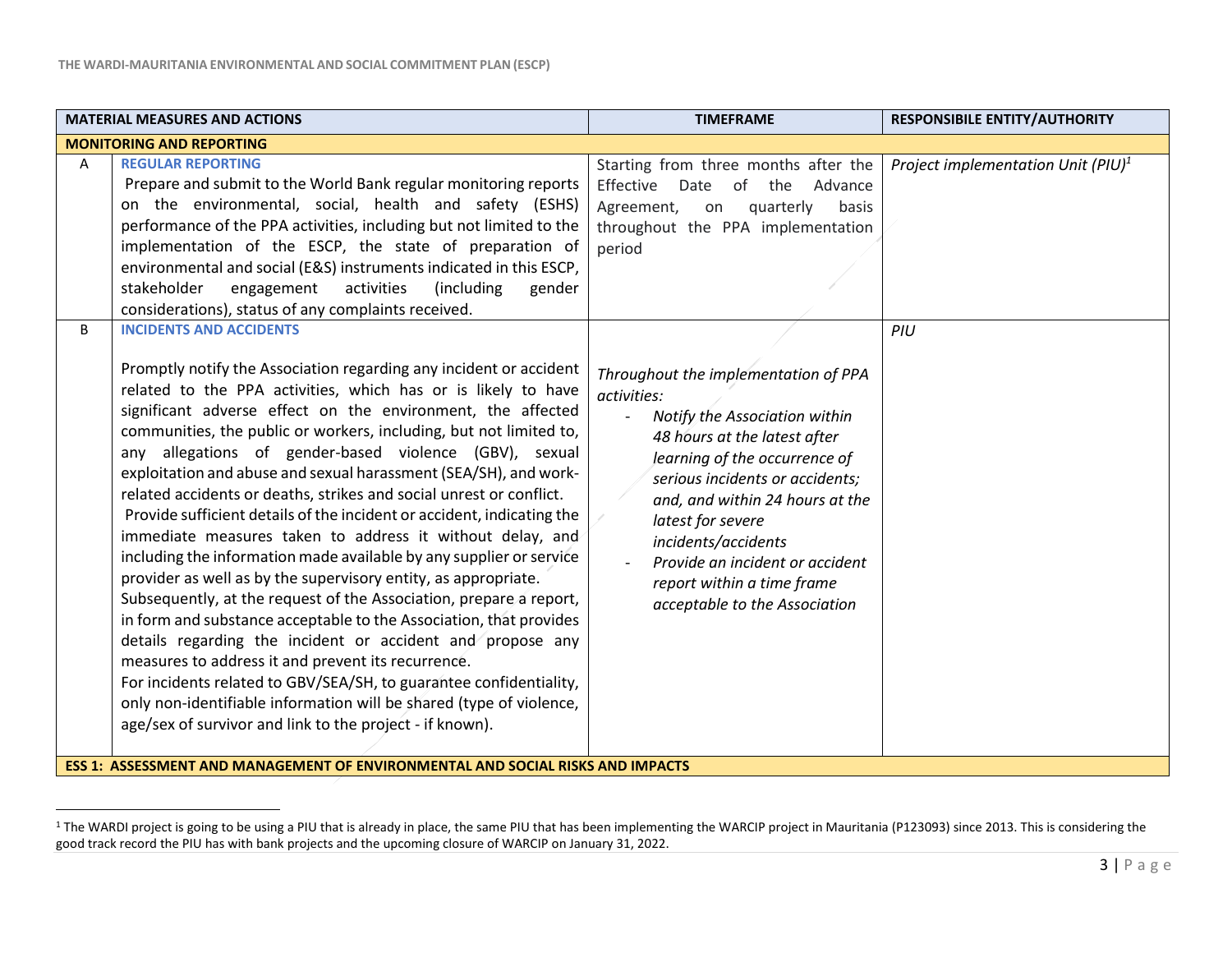|     | <b>MATERIAL MEASURES AND ACTIONS</b>                                 | <b>TIMEFRAME</b>                      | <b>RESPONSIBILE ENTITY/AUTHORITY</b> |
|-----|----------------------------------------------------------------------|---------------------------------------|--------------------------------------|
| 1.1 | <b>ORGANIZATIONAL STRUCTURE</b>                                      | Environmental and social development  | PIU                                  |
|     |                                                                      | specialists must be in place no later |                                      |
|     | Recruit, on a full-time basis, and with terms of reference,          | than three months after the Effective |                                      |
|     | qualifications, and experience satisfactory to the Association: one  | Date of the Advance Agreement and     |                                      |
|     | (1) environmental specialist, one (1) gender and social protection   | maintained throughout the             |                                      |
|     | specialist for the Project,                                          | implementation of PPA activities.     |                                      |
|     | Hire or appoint additional environmental and social specialists and  |                                       |                                      |
|     | staff with terms of reference, qualifications, and experience        |                                       |                                      |
|     | satisfactory to the Association for short or long-term assignments   |                                       |                                      |
|     | in accordance with the assessment or institutional needs to          |                                       |                                      |
|     | support identification, management, monitoring and reporting of      |                                       |                                      |
|     | environmental, social and gender risks related to PPA activities, as |                                       |                                      |
|     | agreed with the Association.                                         |                                       |                                      |
|     |                                                                      |                                       |                                      |

Š,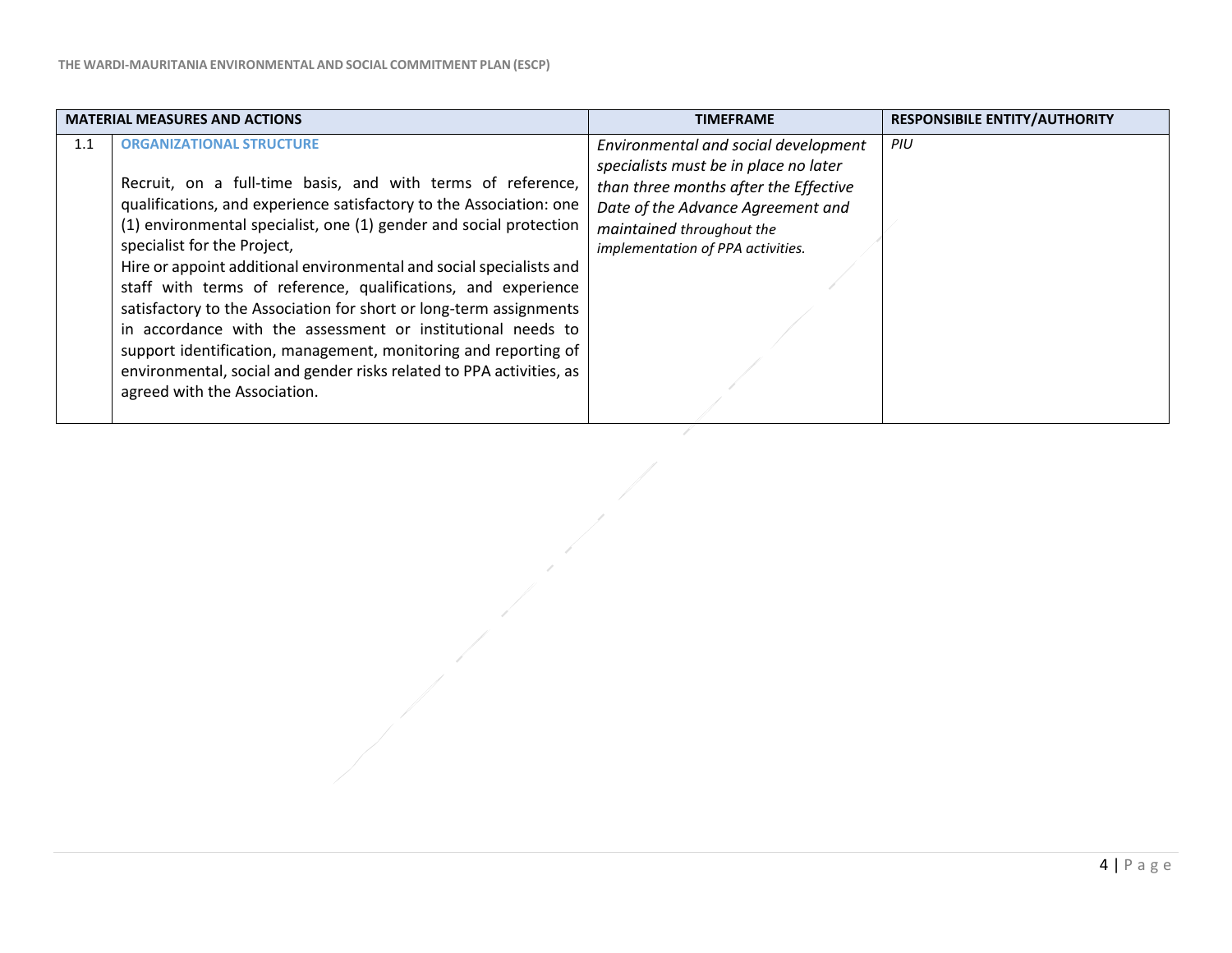|     | <b>MATERIAL MEASURES AND ACTIONS</b>                                                                                                                                                                                                                                                                                                                                                                                                                                                                                                                                                                                                                                                                                   | <b>TIMEFRAME</b>                                       | <b>RESPONSIBILE ENTITY/AUTHORITY</b> |
|-----|------------------------------------------------------------------------------------------------------------------------------------------------------------------------------------------------------------------------------------------------------------------------------------------------------------------------------------------------------------------------------------------------------------------------------------------------------------------------------------------------------------------------------------------------------------------------------------------------------------------------------------------------------------------------------------------------------------------------|--------------------------------------------------------|--------------------------------------|
| 1.2 | <b>TECHNICAL ASSISTANCE</b>                                                                                                                                                                                                                                                                                                                                                                                                                                                                                                                                                                                                                                                                                            |                                                        |                                      |
|     | Ensure that the consultancies, studies, capacity building, training<br>and any other technical assistance activities financed by the PPA,<br>including any environmental and social/gender assessments and<br>related environmental and social instruments (SEP and ESCP<br>prepared for the project), as well as gender action-plans are<br>carried out in accordance with terms of reference acceptable to<br>the Association and duly incorporate and take into consideration<br>the requirements of the ESSs:                                                                                                                                                                                                      | Throughout the implementation of the PPA<br>activities | PIU                                  |
|     | The Environmental and Social Commitment Plan (ESCP) of<br>the project.<br>The project's Stakeholder Engagement Plan (SEP)<br>including the Grievance Mechanism (GM)<br>Framework Studies:<br>Environmental<br>and<br>Social<br>Management Framework (ESMF) and Resettlement Policy<br>Framework (RPF).<br>Labor Management Plan (LMP)<br>Environmental and social impact studies for intervention<br>sites<br>The Resettlement Action Plan if the need is confirmed by<br>the Association<br>Ensure that any outputs from the technical assistance activities,<br>including, inter alia, any environmental and social assessment and<br>related environmental and social instruments, are consistent with<br>the ESSs. |                                                        |                                      |
|     | <b>ESS 2: LABOR AND WORKING CONDITIONS</b>                                                                                                                                                                                                                                                                                                                                                                                                                                                                                                                                                                                                                                                                             |                                                        |                                      |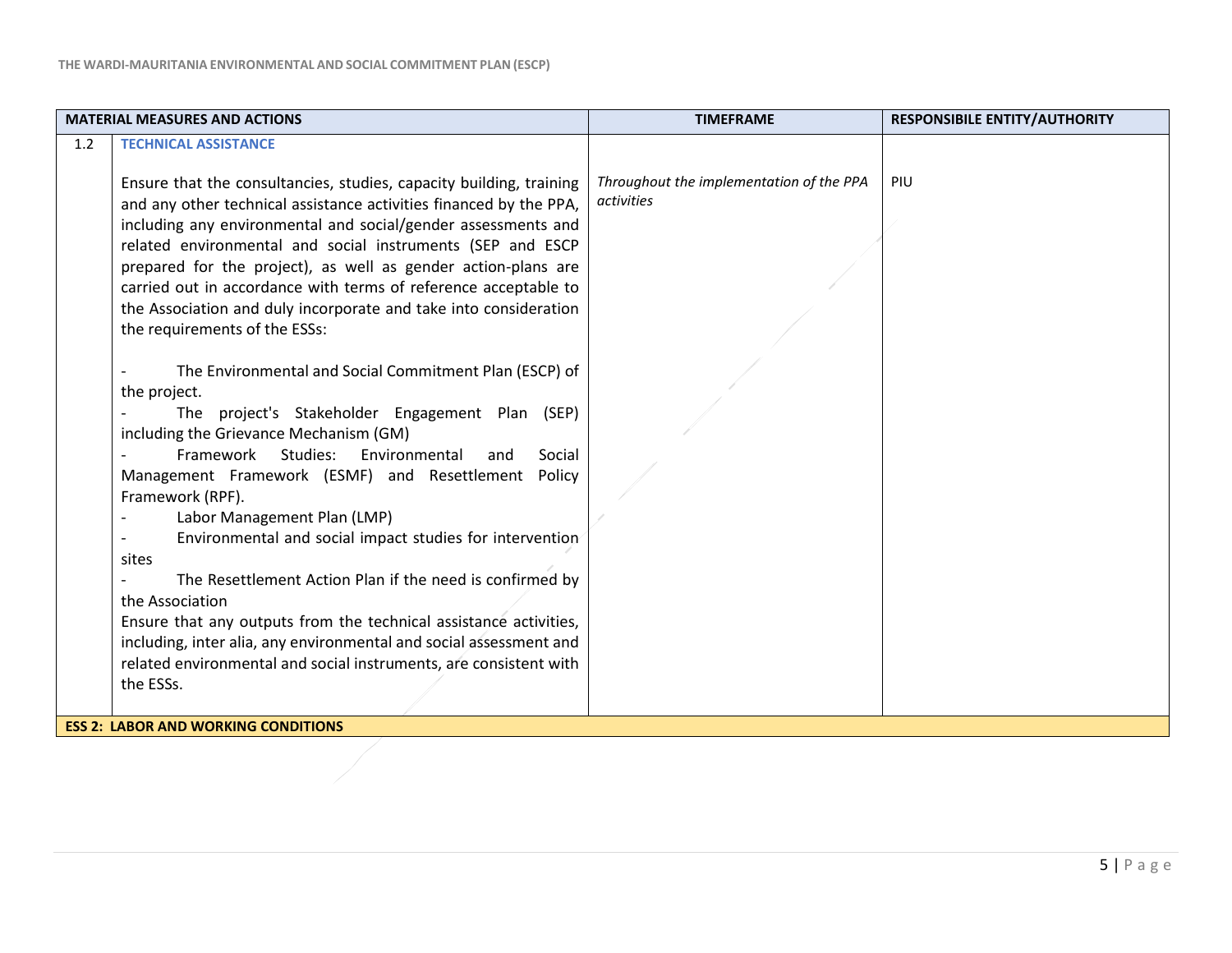|                                                                                                                 | <b>MATERIAL MEASURES AND ACTIONS</b>                                                           | <b>TIMEFRAME</b>                        | <b>RESPONSIBILE ENTITY/AUTHORITY</b> |
|-----------------------------------------------------------------------------------------------------------------|------------------------------------------------------------------------------------------------|-----------------------------------------|--------------------------------------|
| 2.1                                                                                                             | <b>LABOR MANAGEMENT PROCEDURES</b>                                                             | (a) PIU manual of procedures to be      | PIU                                  |
|                                                                                                                 | (a) Ensure that the relevant aspects of ESS2 apply to any workers                              | adopted no later than 60 days after the |                                      |
|                                                                                                                 | engaged in the implementation of the PPA activities as reflected                               | Advance Agreement Effective Date and    |                                      |
|                                                                                                                 | in the project manual and will be included in the terms of                                     | prior to hiring workers for the         |                                      |
|                                                                                                                 | reference and consequently the work contract.                                                  | implementation of the PPA activities.   |                                      |
|                                                                                                                 | (b) Prepare and adopt Labor Management Procedures (LMP) for                                    | (b) same timeline with the preparation  |                                      |
|                                                                                                                 | the PPA phase of the project including a Grievance Mechanism,                                  | of the manual of procedures             |                                      |
|                                                                                                                 | codes of conduct and contracts for workers.                                                    |                                         |                                      |
|                                                                                                                 | <b>ESS 3: RESOURCE EFFICIENCY AND POLLUTION PREVENTION AND MANAGEMENT</b>                      |                                         |                                      |
|                                                                                                                 | The requirements of ESS 3 shall be taken into account as relevant as part of action 1.2 above. |                                         |                                      |
|                                                                                                                 | <b>ESS 4: COMMUNITY HEALTH AND SAFETY</b>                                                      |                                         |                                      |
| The requirements of ESS 4 shall be taken into account as relevant as part of action 1.2 above.                  |                                                                                                |                                         |                                      |
| <b>ESS 5: LAND ACQUISITION, RESTRICTIONS ON LAND USE AND INVOLUNTARY RESETTLEMENT</b>                           |                                                                                                |                                         |                                      |
|                                                                                                                 | The requirements of ESS 5 shall be taken into account as relevant as part of action 1.2 above. |                                         |                                      |
| <b>ESS 6: BIODIVERSITY CONSERVATION AND SUSTAINABLE MANAGEMENT OF LIVING NATURAL</b>                            |                                                                                                |                                         |                                      |
|                                                                                                                 | The requirements of ESS 6 shall be taken into account as relevant as part of action 1.2 above. |                                         |                                      |
|                                                                                                                 | <b>ESS 7: INDIGENOUS PEOPLES</b>                                                               |                                         |                                      |
| There are no known Indigenous Peoples in the Project area and, as such, this ESS is not relevant at this stage. |                                                                                                |                                         |                                      |
| <b>ESS 8: CULTURAL HERITAGE</b>                                                                                 |                                                                                                |                                         |                                      |
| The requirements of ESS 8 shall be taken into account as relevant as part of action 1.2 above.                  |                                                                                                |                                         |                                      |
| <b>ESS 9: FINANCIAL INTERMEDIARIES</b>                                                                          |                                                                                                |                                         |                                      |
| ESS9 is not relevant for this proposed Project                                                                  |                                                                                                |                                         |                                      |
|                                                                                                                 | <b>ESS 10: STAKEHOLDER ENGAGEMENT AND INFORMATION DISCLOSURE</b>                               |                                         |                                      |